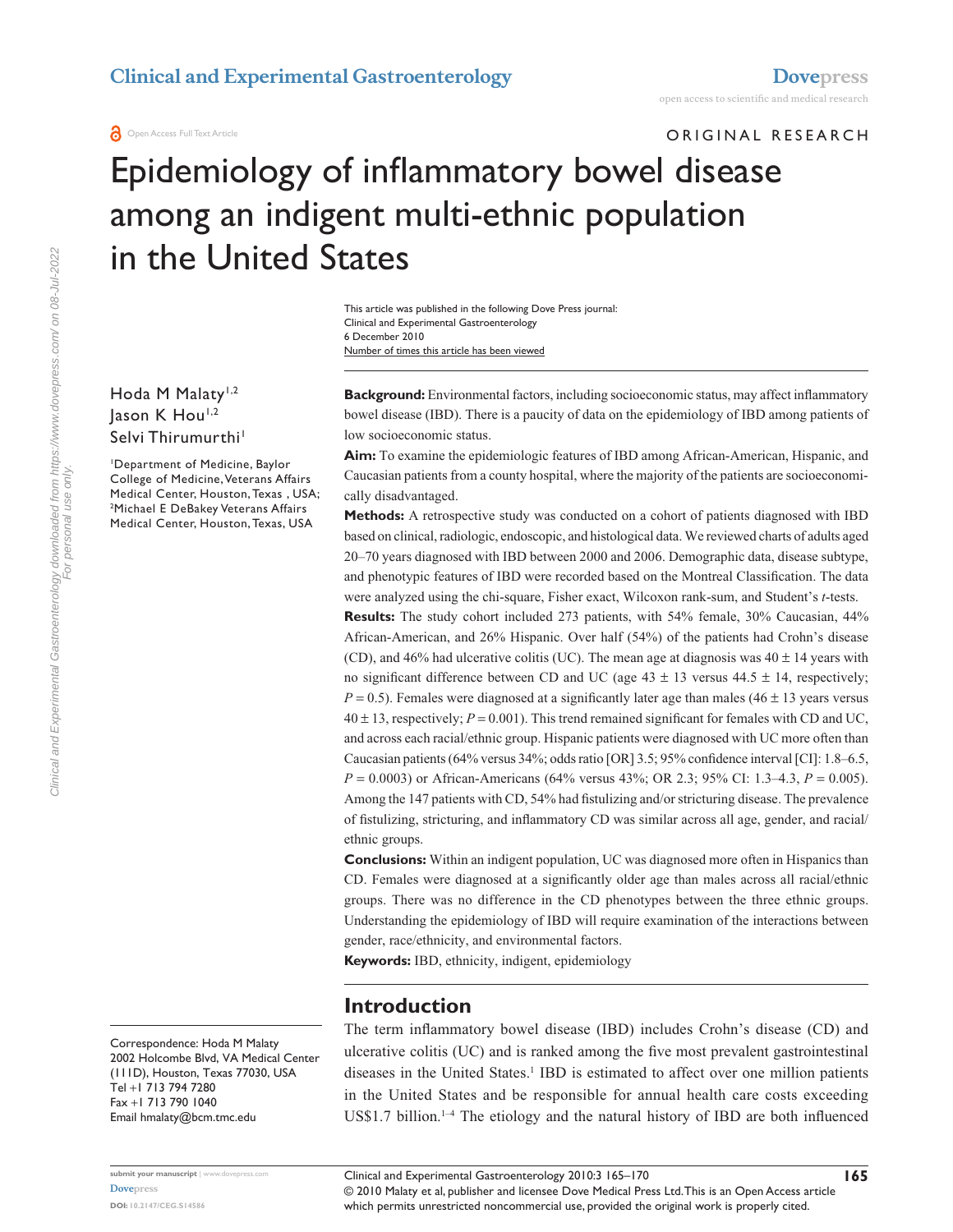by environmental and genetic factors. IBD is considered a complex polygenic disorder in which the genotypic profile influences the disease characteristics.<sup>5-6</sup> Environmental exposures such as cultural background, socioeconomic status, and diet are also important, although data concerning environmental–genetic interactions are sparse.<sup>5</sup>

Our current understanding of the epidemiology, prognosis, and treatment of IBD is currently based primarily on studies conducted in Caucasian populations,<sup>7-9</sup> despite the fact that over the last two decades the incidence of hospitalizations for IBD among African-Americans has begun to approach that of Caucasians.<sup>10–12</sup> Our aim was to examine the epidemiologic features of IBD among multiethnic patients in a county hospital that primarily serves patients of low socioeconomic status. We also evaluated these patients for differences in IBD phenotype between racial/ethnic groups.

# **Materials and methods**

## Study design

We performed a cross-sectional study of all patients with IBD treated in the Harris County Hospital District (HCHD) between 2000 and 2006. Patients with IBD were identified using diagnostic codes from the International Classification of Disease (ICD) 9th (555.x [CD] and 556.x [UC]) and 10th editions (K50.x [CD] and K51.x [UC]). Primary medical record review was performed by a gastroenterologist (JKH) using a standardized abstraction form.

The diagnosis of IBD was confirmed based on findings consistent with current practice criteria. Patients with a history of bowel resection prior to seeking care within the HCHD were eligible for inclusion without histologic confirmation. Perianal surgery included fistulotomy, abscess drainage, or seton placement. Patients with a non-IBD diagnosis on follow-up (infection, ischemia, or malignancy) or indeterminate colitis were excluded, as were patients under the age of 18 years.

# Study setting

HCHD comprises three inpatient facilities and 13 outpatient clinics and serves the residents of the third most populous county in the United States. Over 40,000 hospital admissions and more than 900,000 clinic visits occurred in the HCHD between 2000 and 2006.14 Sixty percent of the patients are charity/self-pay and nearly 60% are Hispanic. More than half of the patients in the HCHD are female (HCHD internal data source). This study was conducted with the approval of the Baylor College of Medicine and HCHD Institutional Review Boards.

# Data collection

The HCHD uses the EpicWeb (Epic Systems Incorporated, Wisconsin, MN, USA) electronic medical record (EMR) system. This EMR contains laboratory, endoscopy, radiology, and pathology reports; limited inpatient records (admission history and physical and discharge summaries); and ambulatory care records.

Demographic data including age, gender, and race/ ethnicity were recorded for each study patient. Race/ethnicity was based on patient self-report in the medical record. Only data involving African-American, Caucasian, and Hispanic patients were included in this study due to the small sample size of the other ethnic groups.

IBD characteristics were recorded for each study patient. CD and UC location and phenotype were classified according to the Montreal Classification. The extent of UC was determined based on evidence of endoscopic or histological activity. The phenotype of CD was identified as fistulizing, stricturing, or inflammatory disease based on available data.

# Statistical analysis

Categorical variables were compared using chi-square and ANOVA tests. Continuous variables were compared using Wilcoxon rank-sum and Student's *t*-tests. Age was analyzed as a continuous variable and was also categorized into five groups by each decade. Statistical analysis was performed using SAS version 4.0 Software.<sup>13</sup>

# **Results**

The study cohort included 273 patients with 54% female, 30% Caucasian, 44% African-American, and 26% Hispanic. Over half of the patients had CD and 46% had UC (Table 1). The mean age at diagnosis was  $40 \pm 14$  years with no significant difference between CD and UC (age  $43 \pm 13$  versus  $44.5 \pm 14$ , respectively;  $P = 0.5$ ). Female patients with IBD were diagnosed at a significantly later age than male patients, and this trend was consistent for both CD and UC. Although this trend was seen among all three racial/ethnic groups, it was significant among the African-American patients. Hispanic patients were diagnosed with UC more often than Caucasian (64% versus 34%; odds ratio [OR] 3.5; 95% confidence interval [CI]: 1.8–6.5, *P* = 0.0003) or African-American patients (64% versus 43%; OR 2.3; 95% CI: 1.3–4.3, *P* = 0.005). Caucasians were diagnosed with CD more often than UC (Figure 1).

# Crohn's disease characteristics

The prevalence of the inflammatory phenotype was significantly greater than stricturing disease (65% versus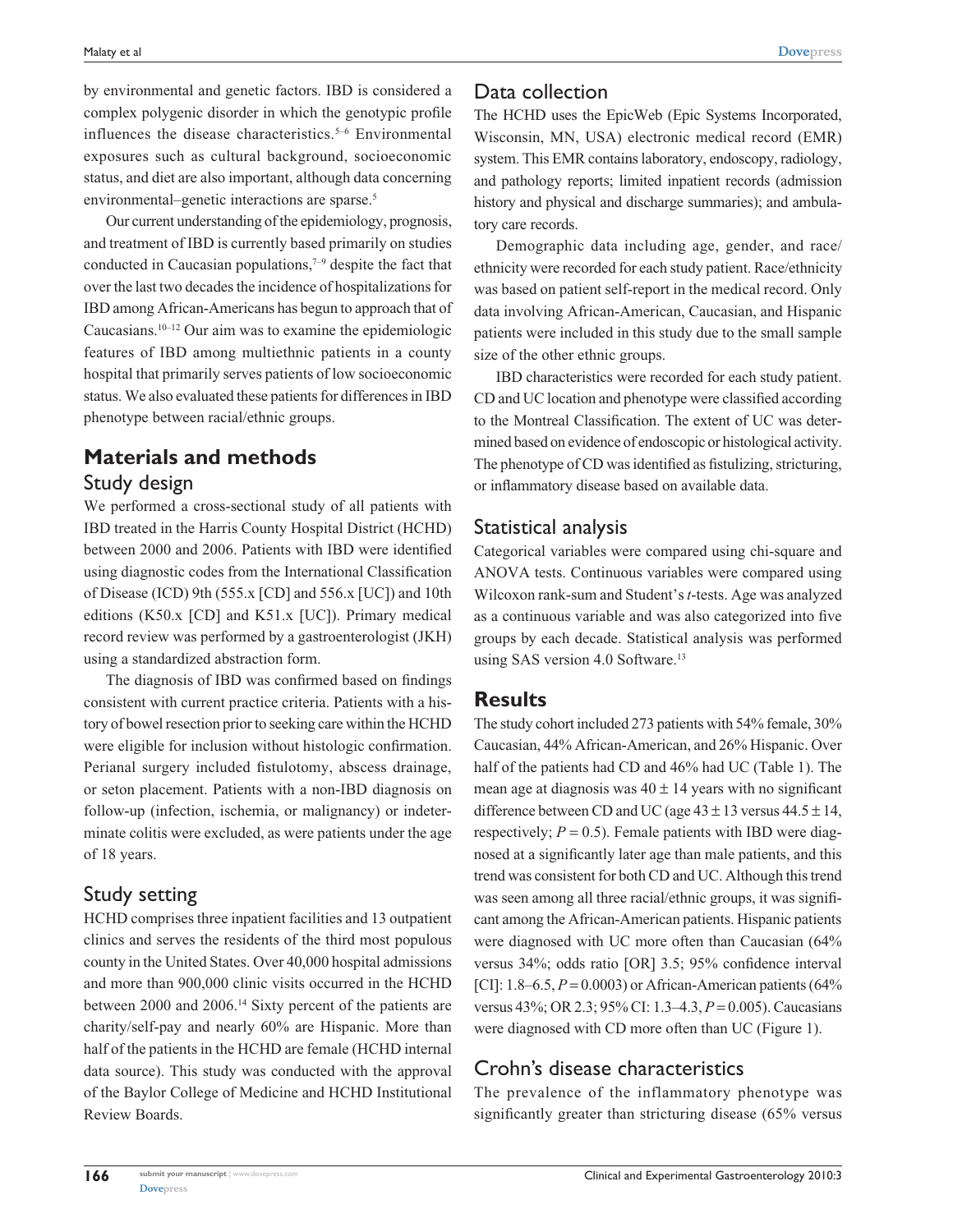|  |  |  | Table I The mean age of diagnosis/presentation of inflammatory bowel disease by gender among the 273 adults in the study |
|--|--|--|--------------------------------------------------------------------------------------------------------------------------|
|--|--|--|--------------------------------------------------------------------------------------------------------------------------|

|                          | All patients $(N = 273)$ |      |          |          | Crohn's disease $(N = 147)$ |      |          | Ulcerative colitis $(N = 126)$ |        |      |          |         |
|--------------------------|--------------------------|------|----------|----------|-----------------------------|------|----------|--------------------------------|--------|------|----------|---------|
|                          | <b>Total</b>             | Mean | $\pm$ SD | P        | Total                       | Mean | $\pm$ SD | P                              | Total  | Mean | $\pm$ SD | P       |
|                          | number                   | age  |          |          | number                      | age  |          |                                | number | age  |          |         |
| <b>Total population</b>  |                          |      |          |          |                             |      |          |                                |        |      |          |         |
| Males                    | 125                      | 40.1 | 13.9     | $0.02*$  | 63                          | 38.2 | 15.1     | $0.001*$                       | 62     | 41.5 | 13.5     | $0.03*$ |
| Females                  | 148                      | 46.4 | 13.9     |          | 84                          | 46.0 | 13.0     |                                | 64     | 47.0 | 15.3     |         |
| <b>African-Americans</b> |                          |      |          |          |                             |      |          |                                |        |      |          |         |
| Males                    | 48                       | 39.2 | 4.1      | $0.001*$ | 30                          | 38.8 | 13.9     | $0.03*$                        | 8      | 40.5 | 4.1      | $0.02*$ |
| Females                  | 72                       | 48.1 | 13.8     |          | 38                          | 46.1 | 3.1      |                                | 34     | 50.4 | 14.0     |         |
| <b>Caucasians</b>        |                          |      |          |          |                             |      |          |                                |        |      |          |         |
| Males                    | 37                       | 41.2 | 13.5     | 0.65     | 8                           | 36.8 | 13.6     | $0.05*$                        | 9      | 44.6 | 12.4     | 0.45    |
| Females                  | 46                       | 44.1 | 13.1     |          | 36                          | 44.4 | 12.8     |                                | 10     | 40.5 | 14.8     |         |
| <b>Hispanics</b>         |                          |      |          |          |                             |      |          |                                |        |      |          |         |
| Males                    | 40                       | 40.2 | 15.0     | 0.08     | 15                          | 39.0 | 19.6     | 0.07                           | 25     | 39.9 | 4.1      | 0.34    |
| Females                  | 30                       | 46.1 | 15.2     |          | 10                          | 50.5 | 11.4     |                                | 20     | 44.4 | 16.8     |         |

**Note:** \**P* is significant at levels <0.05.

**Abbreviation:** SD, standard deviation.

16%, OR 4.1, 95% CI: 2.5–7.0, *P* = 001) or fistulizing disease (65% versus 19%, OR 3.4, 95% CI: 2.1–5.5,  $P = 0.001$ ). The fistulizing phenotype was seen twice as often in Hispanics than Caucasians or African-Americans, although this did not reach statistical significance, possibly due to the small sample size (32% versus 17%, OR 2.0, 95% CI: 0.7–5.5, *P* = 0.20, versus 16%, OR 2.2, 95% CI: 0.7–5.2,  $P = 0.18$ , respectively) (Figure 2). The overall rate of fistulizing, stricturing, and inflammatory CD was similar across all age groups and between male and female patients.



Figure 1 The CD:UC ratio among the total study population by race/ethnicity. Hispanics were diagnosed more often with UC than with CD, Caucasians were diagnosed more often with CD than with UC, and African-Americans were diagnosed more often with CD than with UC, but the difference was not significant. **Notes:** *\*P* is significant at levels <0.05. \*\**P* is significant at levels <0.001.

**Abbreviations:** IBD; inflammatory bowel disease; CD, Crohn's disease; UC, ulcerative colitis.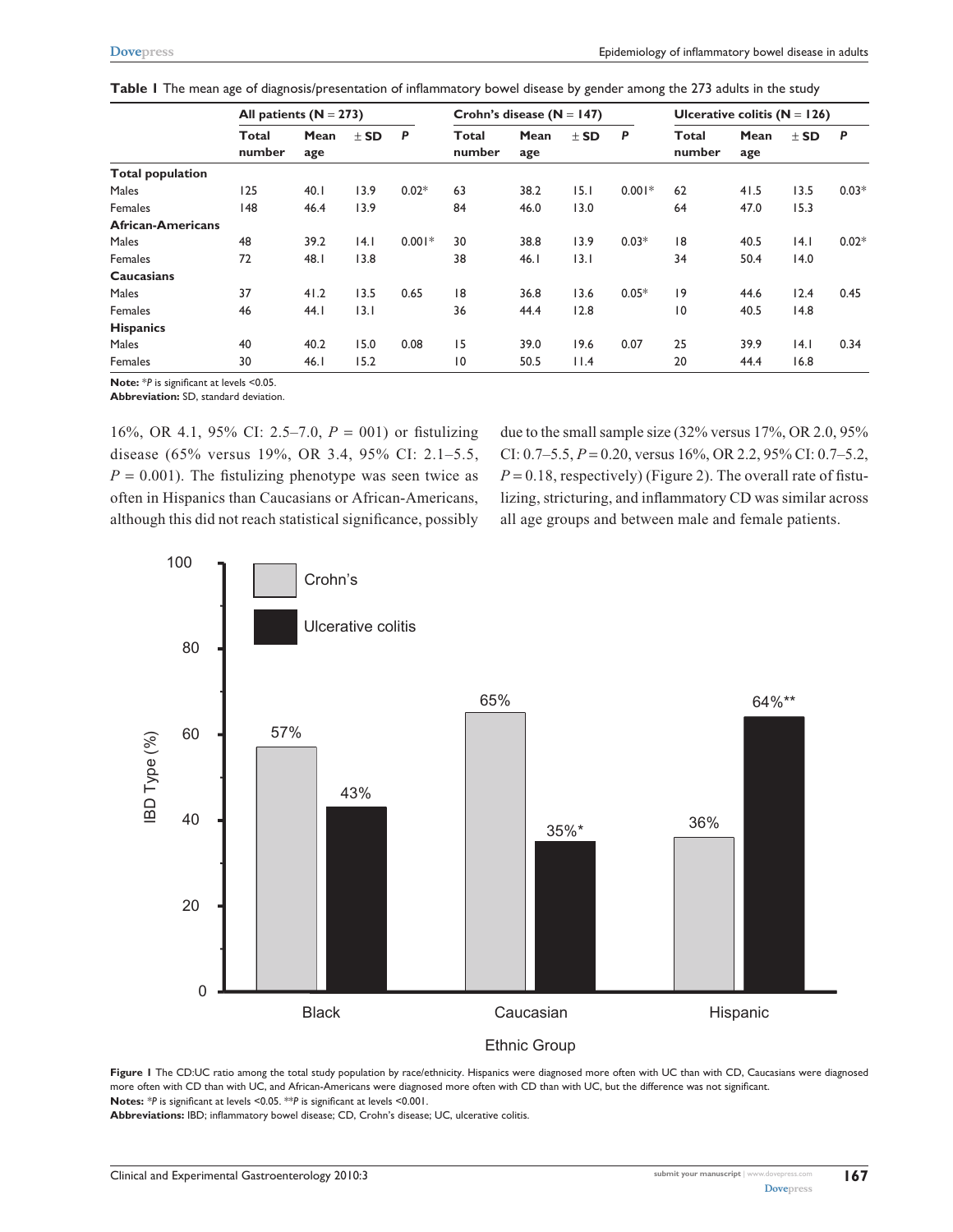

**Figure 2** The distribution rates of Crohn's disease (CD) phenotype by race/ethnicity among the 147 patients with CD. Hispanics have twice the rate of fistualzing disease than African-Americans or Caucasians. There were no significant differences in the distribution rates of inflammation and strictures between the three ethnic groups.

## Ulcerative colitis characteristics

The majority of the patients (62%) with UC had pancolitis, 27% had left-sided colitis, and 11% had proctitis. This distribution was similar across all racial/ethnic groups. The mean age of patients with left-sided colitis was significantly higher than those with pancolitis or proctitis (age  $50 \pm 14.1$  versus 41.5  $\pm$  14.4, 41.2  $\pm$  13.4, respectively; *P* = 0.05). Females had a significantly higher rate of left colitis than males (30%) versus 13%, OR 2.1, 95% CI: 1.1–5.4, *P* = 0.001). Males had a higher rate of pancolitis than females, but that difference was not significant (56% versus 42%, OR 1.3, 95% CI:  $0.6-2.1$ ,  $P = 0.60$ ).

## **Discussion**

Although IBD has been reported worldwide, most studies have focused on the Caucasian populations, and there is still a paucity of literature on the epidemiologic aspects of the disease in Hispanics and African-Americans. Moreover, IBD has not previously been studied in populations of low socioeconomic status. In this study of a multiethnic IBD population of predominantly low socioeconomic status, we found that Hispanics were diagnosed with UC more than CD.

Our findings are consistent with the results reported from Puerto Rico that showed that a higher proportion of study patients were diagnosed with UC than with CD.13–15 This finding was also reported in another United States study in which Mexican-Americans predominantly had UC, compared with Caucasians and African-Americans, who predominantly had CD.<sup>16</sup> An earlier study from a health maintenance organization database in California found that Hispanics had a lower prevalence of CD compared with both African-Americans and Caucasians.17 A systematic review of 28 publications encompassing 1272 Hispanic and 547 African-American patients with IBD found that a greater proportion of Hispanic patients were diagnosed with UC than with CD compared with African-American patients.<sup>18</sup> On the contrary, Nguyen et al reported a higher frequency of CD compared with UC among a Puerto Rican population.<sup>11</sup> This dissimilarity in the study results could be due to differences in the study design, the characteristics of the study population, or the differences in the genetic and environmental exposure(s) of the studied population.

The difference in the distribution rate of CD and UC across the three racial/ethnic groups emphasizes the potential role of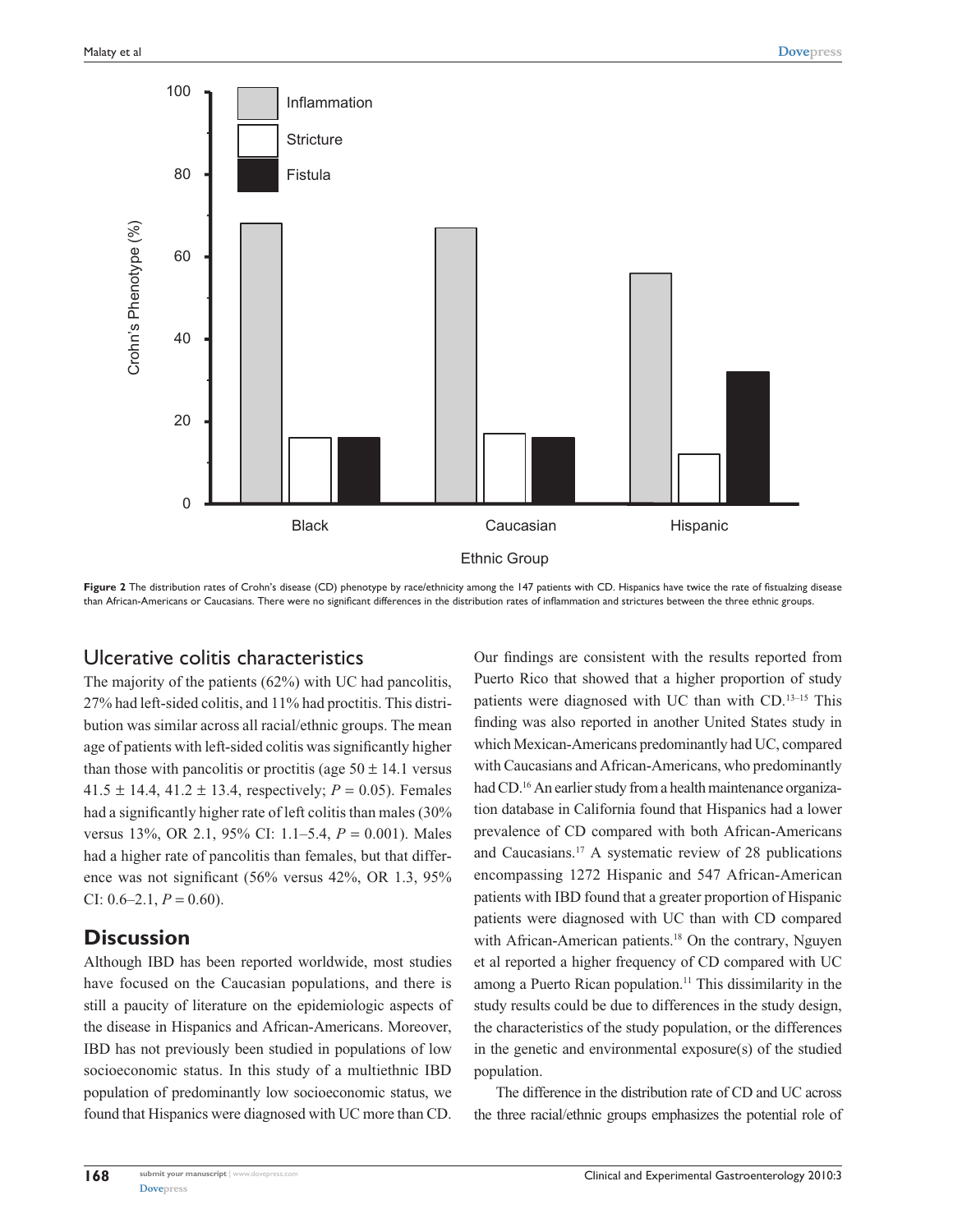genetics and environmental interaction on the etiology of IBD. A recent study reported that African-American and Hispanic CD patients, but not UC patients, had a lower prevalence of family history of IBD than their Caucasian counterparts, concluding that racial differences may reflect underlying genetic variations.<sup>11</sup> It is also worth pointing out that differences in diet and hygiene are changing over time and could play a role in the etiology of IBD. The high-fat intake diet among the African-American population could possibly contribute to the etiology of CD. A study from the United States among urban African-Americans found 77% of the study population had a diet that is very high in fat.<sup>19</sup>

The second novel finding of our study is the difference in the mean age of diagnosis between females and males. Female patients with IBD were diagnosed at a significantly older age than males. Although this trend was consistent among the three ethnic groups for UC, it was reversed among Caucasians diagnosed with CD, as males were diagnosed later than females. This observation was not previously reported, and the clear reason for that difference is unknown. This finding could be due to true gender differences or because women had sought medical care for their symptoms later than men. It is less likely to be due to a high proportion of women treated in the studied hospital because, based on an HCHD internal source (unpublished data), 59% of the patients treated between 2008 and 2009 were females. Nevertheless, IBD is a complex disease that is controlled by multiple risk factors,20 and the difference in age of diagnosis between genders deserves to be further studied.

Our results revealed similar rates of fistualizing disease in African-Americans and Caucasians with CD. This finding contradicts the concept that African-Americans diagnosed with CD have a more severe disease course than Caucasians $2^{1-22}$  but is in agreement with Deveaux et al, who reported that there was no difference in disease presentation between African-American and Caucasian patients who required surgery for CD.23 Another study by Mahid et al has recently published a systemic review on the comparison of the course of IBD between African-Americans and Caucasians among over 2000 cases of IBD and reported similar findings to our results.12 Of interest, we found that the rate of fistulizing CD among Hispanics was double that of the other two ethnic groups. Because there are few published data on distribution and manifestation of IBD in Hispanics, we were not able to make a comparison with this finding in the literature. The Mid-Atlantic Crohn's Disease Study Group conducted a multicenter survey of African-American and Caucasian patients with CD who were matched by age, gender, and practice type (teaching versus private practice

setting) and reported that African-American and Caucasian patients have similar disease course presentations.<sup>24</sup>

The utilization of data for constructing the current crosssectional study has some shortcomings. First, the retrospective nature of the data collection may be limited by incomplete documentation. However, the HCHD has a comprehensive system that details all radiology, endoscopy, pathology, and laboratory reports – data that are essential in the diagnosis and management of patients with IBD. The second limitation of the study is that we were not able to examine the effect of other races due to their small sample size. However, our study is the largest study comparing African-Americans, Hispanics, and Caucasians with IBD in the United States to date. In the 2000 Census, nearly 60% of the Hispanic population in the United States was of Mexican descent, which is similar to the majority of the Hispanic population of Harris County. Therefore, our data reflect the findings of a predominantly Mexican-American patient population with IBD. Our results could be more representative of the overall indigent Hispanic population in the United States. We also found that the three studied ethnic groups underwent similar rates of diagnostic testing during the study period. Finally, all patients within the HCHD have equal access to physicians, hospital facilities, and the pharmacy, thus eliminating potential provider or patient bias that may delay the diagnosis.

In conclusion, our study demonstrates clear evidence of the importance of the effect of ethnicity on the presentation and manifestation of IBD. Hispanics were diagnosed more frequently with UC, whereas African-Americans and Caucasians were diagnosed more frequently with CD. Females were diagnosed with IBD at an older age than males, and the difference was consistent for the three racial/ethnic groups. Understanding the epidemiology of IBD requires better understanding of the interactions between environment, ethnic group, age, and socioeconomic conditions.

## **Disclosure**

The authors report no conflicts of interest in this work.

#### **References**

- 1. Sandler RS, Everhart JE, Donowitz M, et al. The burden of selected digestive diseases in the United States. *Gastroenterology*. 2002;122: 1500–1511.
- 2. Baldassano RN, Piccoli DA. Inflammatory bowel disease in pediatric and adolescent patients. *Gastroenterol Clin North Am*. 1999;28: 445–458.
- 3. Marx G, Seidman EG, Martin SR, Deslandres C. Outcome of Crohn's disease diagnosed before two years of age. *J Pediatr*. 2002;140: 470–473.
- 4. Loftus EV Jr. Clinical epidemiology of inflammatory bowel disease: incidence, prevalence, and environmental influences. *Gastroenterology*. 2004;126:1504–1517.